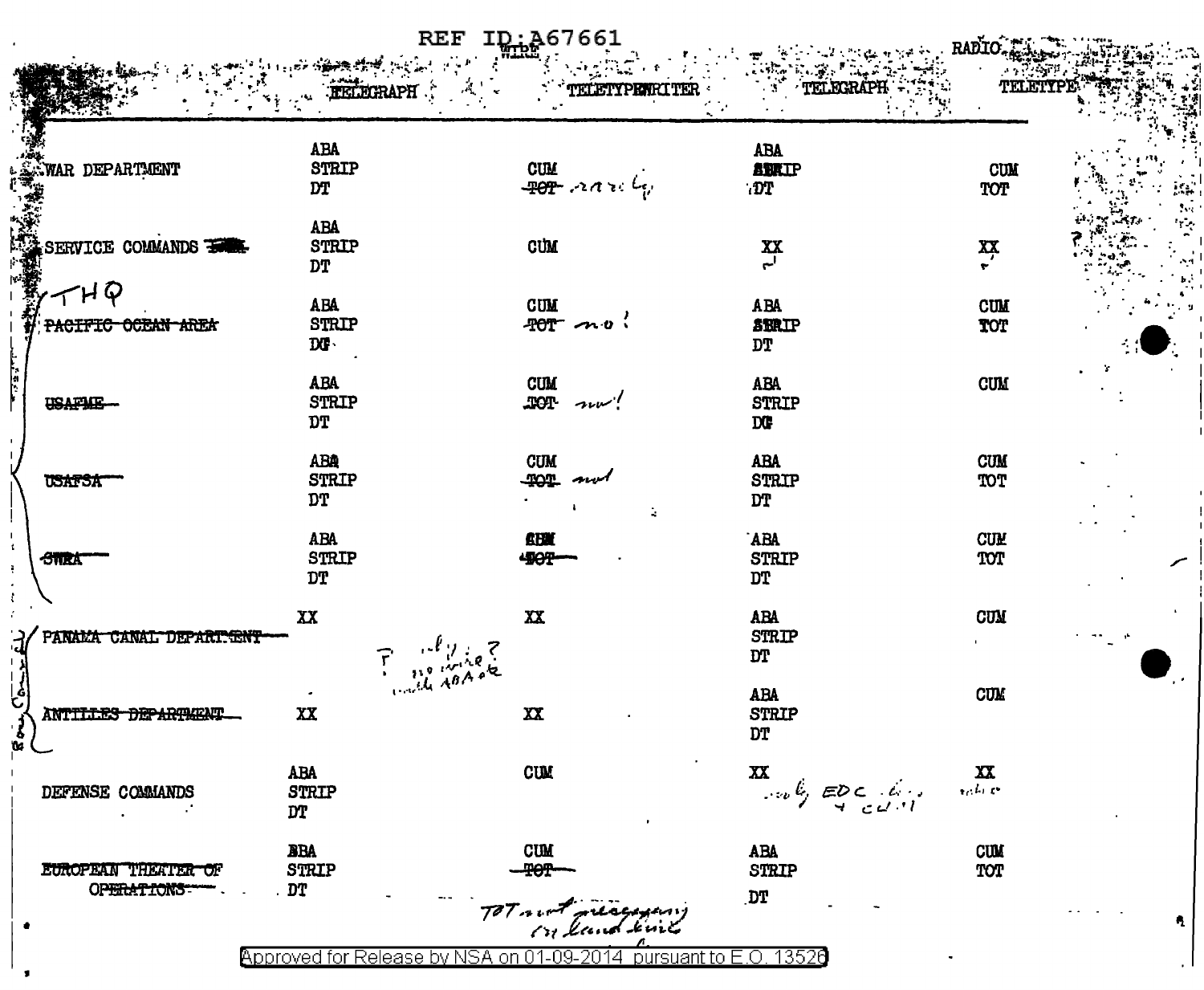ID:A67661 **REF** 

JHQ NORTH AFRICAN **ABA CUM ABA CUM STRIPS STRIPS** LOCOLOR OPERATIONS ዋፀዋ TOT **TYP** DT **ARA CUM ABA CUM JHQ STRIPS POT STRIPS** TOT **DT DT** <u>arne</u> سمحم  $ABA$ <del>om</del>  $ARHR-ROOR$ **STRIPS STRIPS** SENTRAL CÁNADA **DT** DT - Aba fin , ora, andin حسب MILLTARY ATTACHES 325 in servi  $\mathbf{X}$ **STRIPS STRIPS** XX **DT DT** CUM Margha  $\mathcal{N}_a$ **ABA ABA STRIPS** STAGING AREAS **STRIPS** ĐТ **DT** PASSENGER-TRANSPORTS- At Carter. supplied by Very **ABA CUM ABA** Francis souled **STRIPS** STRIPS AR ORED FORCE, HQ ገም DT **CUM ABA ABA CIM** <u>CAPTERAM DECENOT</u> **ESTRIPS STRIPS** DT יזמ CDC stame code controles Pan Can. Note: Why not least into general categories "Theatre (tex"  $\pi$ ran $\pi$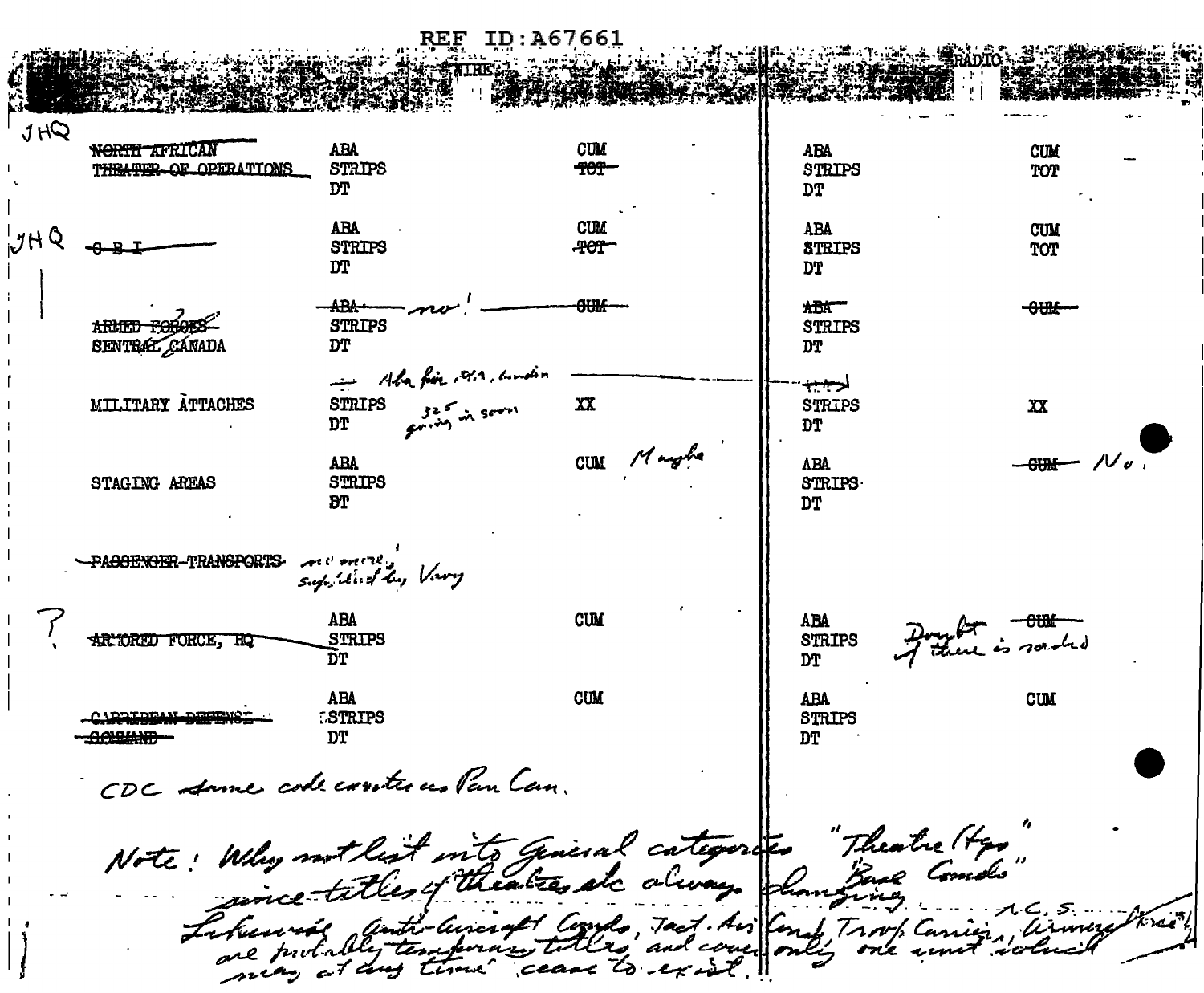| <b>WEST AFRICAN</b><br>SERVICE COMMAND                        | <b>ABA</b><br><b>STRIP</b><br>DT        | <b>REF ID: A67661</b><br><b>WIRE</b> |                         |                                         | <b>RADIO</b><br>surely |                                                                                                                                                                                                                                                                        |  |
|---------------------------------------------------------------|-----------------------------------------|--------------------------------------|-------------------------|-----------------------------------------|------------------------|------------------------------------------------------------------------------------------------------------------------------------------------------------------------------------------------------------------------------------------------------------------------|--|
| <b>NORTHWEST</b><br>SERVICE COMMAND-                          | <b>ABA</b><br><b>STRIP</b><br>DT        |                                      | -OTHE doubt             | XX.                                     | sur ve                 | XX                                                                                                                                                                                                                                                                     |  |
| ALASKAN DEPARTMENT                                            | <b>ABA</b><br><b>STRIP</b><br><b>DT</b> | <b>CUM</b>                           |                         | <b>ABA</b><br><b>STRIP</b><br><b>DT</b> |                        | <b>CUM</b>                                                                                                                                                                                                                                                             |  |
| <b>BASE COMMANDS</b><br>fost are lui<br>scheralde             | <b>ABA</b><br><b>STRIP</b><br>DT        | <b>CUM</b>                           |                         | <b>ABA</b><br><b>STRIP</b><br>DT        |                        | <b>CUM</b>                                                                                                                                                                                                                                                             |  |
| ALASKA COMMUNICATION<br><b>SYSTEM</b>                         | <b>ABA</b><br><b>STRIP</b><br><b>DT</b> | <b>CUM</b>                           |                         | <b>ABA</b><br><b>STRIP</b><br><b>DT</b> |                        | <b>CUM</b>                                                                                                                                                                                                                                                             |  |
| PORTS OF E BARKATION                                          | <b>ABA</b><br><b>STRIP</b><br>DT        |                                      | CUM -<br>TOT only NYPOE | <b>ABA</b><br><b>STRIP</b><br><b>DT</b> |                        | $\begin{array}{l} \text{CUM} \\ \text{TOT} = \begin{array}{l} \text{mely} \\ \text{mly} \end{array} \begin{array}{l} \text{V} \\ \text{S} \\ \text{A} \\ \text{A} \end{array} \end{array} \begin{array}{l} \text{CFT} \\ \text{V} \\ \text{A} \\ \text{A} \end{array}$ |  |
| <b>ARMITES</b>                                                | <b>ABA</b><br><b>STRIP</b><br>DT        | eumu -                               |                         | <b>ABA</b><br><b>STRIP</b><br>DT        |                        | " if in U.S.<br>I dont it                                                                                                                                                                                                                                              |  |
| <b>CORPS</b>                                                  | <b>ABA</b><br>STRIP<br><b>DT</b>        |                                      | CUH seldom              | <b>ABA</b><br><b>STRIP</b><br><b>DT</b> |                        | <b>CUM</b>                                                                                                                                                                                                                                                             |  |
| <b>DIVISIONS</b>                                              | <b>ABA</b><br><b>STRIP</b><br><b>DT</b> | <b>-80M</b>                          |                         | <b>ABA</b><br><b>STRIP</b>              |                        | <b>CUM</b>                                                                                                                                                                                                                                                             |  |
|                                                               | ABA<br><b>STRIP</b>                     | CUM                                  |                         | <b>ABA<br/>STRIP</b>                    |                        | <b>CUM</b>                                                                                                                                                                                                                                                             |  |
| Literal y munerical on time puedo fuld in some cases (mortal) |                                         |                                      |                         |                                         |                        |                                                                                                                                                                                                                                                                        |  |